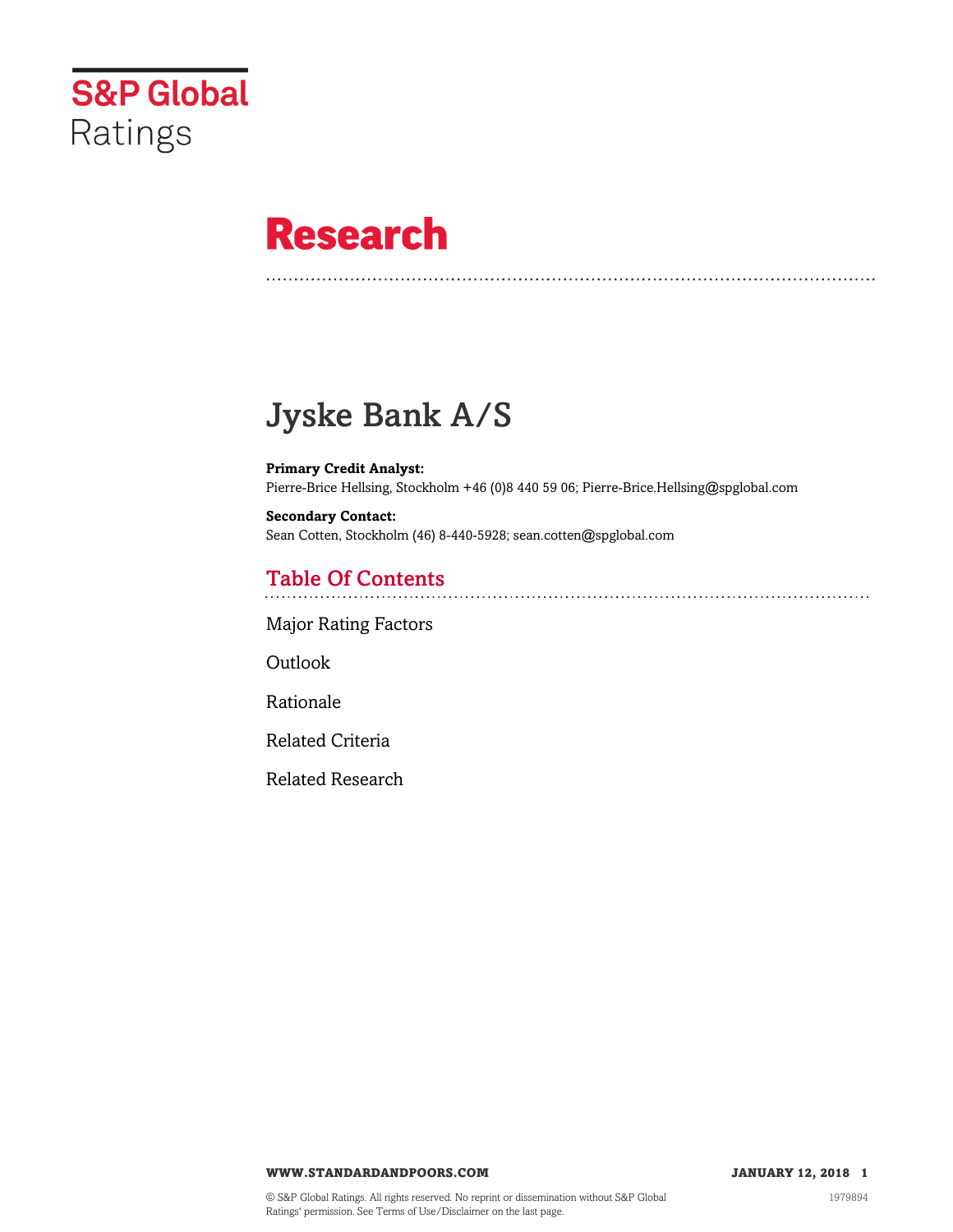# Jyske Bank A/S

| <b>SACP</b>                    | $a-$            |          | ÷. | <b>Support</b>       | $\bf{0}$ | ÷ | <b>Additional</b><br><b>Factors</b> | $\bf{0}$                    |
|--------------------------------|-----------------|----------|----|----------------------|----------|---|-------------------------------------|-----------------------------|
|                                |                 |          |    |                      |          |   |                                     |                             |
| Anchor                         | $bbb+$          |          |    | <b>ALAC</b>          | $\bf{0}$ |   |                                     | <b>Issuer Credit Rating</b> |
| <b>Business</b><br>Position    | <b>Adequate</b> | $\bf{0}$ |    | Support              |          |   |                                     |                             |
| Capital and<br><b>Earnings</b> | <b>Strong</b>   | $+1$     |    | <b>GRE Support</b>   | $\bf{0}$ |   |                                     |                             |
| <b>Risk Position</b>           | <b>Adequate</b> | $\bf{0}$ |    | Group                | $\bf{0}$ |   |                                     | A-/Stable/A-2               |
| <b>Funding</b>                 | Average         |          |    | Support              |          |   |                                     |                             |
| Liquidity                      | Adequate        | 0        |    | Sovereign<br>Support | $\bf{0}$ |   |                                     |                             |

# <span id="page-1-0"></span>Major Rating Factors

| <b>Strengths:</b>                                        | <b>Weaknesses:</b>                                 |
|----------------------------------------------------------|----------------------------------------------------|
| • A strong domestic franchise in retail and commercial   | • Relatively weak, but improving, asset quality    |
| banking.                                                 | metrics.                                           |
| • Strong capitalization.                                 | • Use of short-term wholesale funding for mortgage |
| • Resilient core earnings and profitability, despite the | loans.                                             |
| low interest-rate environment.                           | • Limited geographic diversity.                    |

#### **Outlook: Stable**

S&P Global Ratings' stable outlook reflects its view that Denmark-based Jyske Bank A/S will maintain a risk-adjusted capital (RAC) ratio sustainably above 10%, including its projected payout ratio and the bank's growth plans, balanced by the generally slow development of the Danish market and the still-low margin environment.

We could consider an upgrade of Jyske Bank if bail-in risks for senior unsecured creditors were reduced by the bank's development of a significant additional loss-absorbing capacity buffer.

We could consider a downgrade of Jyske Bank if capital distributions or volume growth were higher than we expect or we observed a material acquisition, resulting in our RAC ratio declining sustainably below 10%. We could also lower the ratings if Jyske Bank's asset quality metrics were to weaken, leading us to take a negative view of the bank's combined risk and capital positions, or if Jyske Bank's funding and liquidity profile were to deteriorate significantly.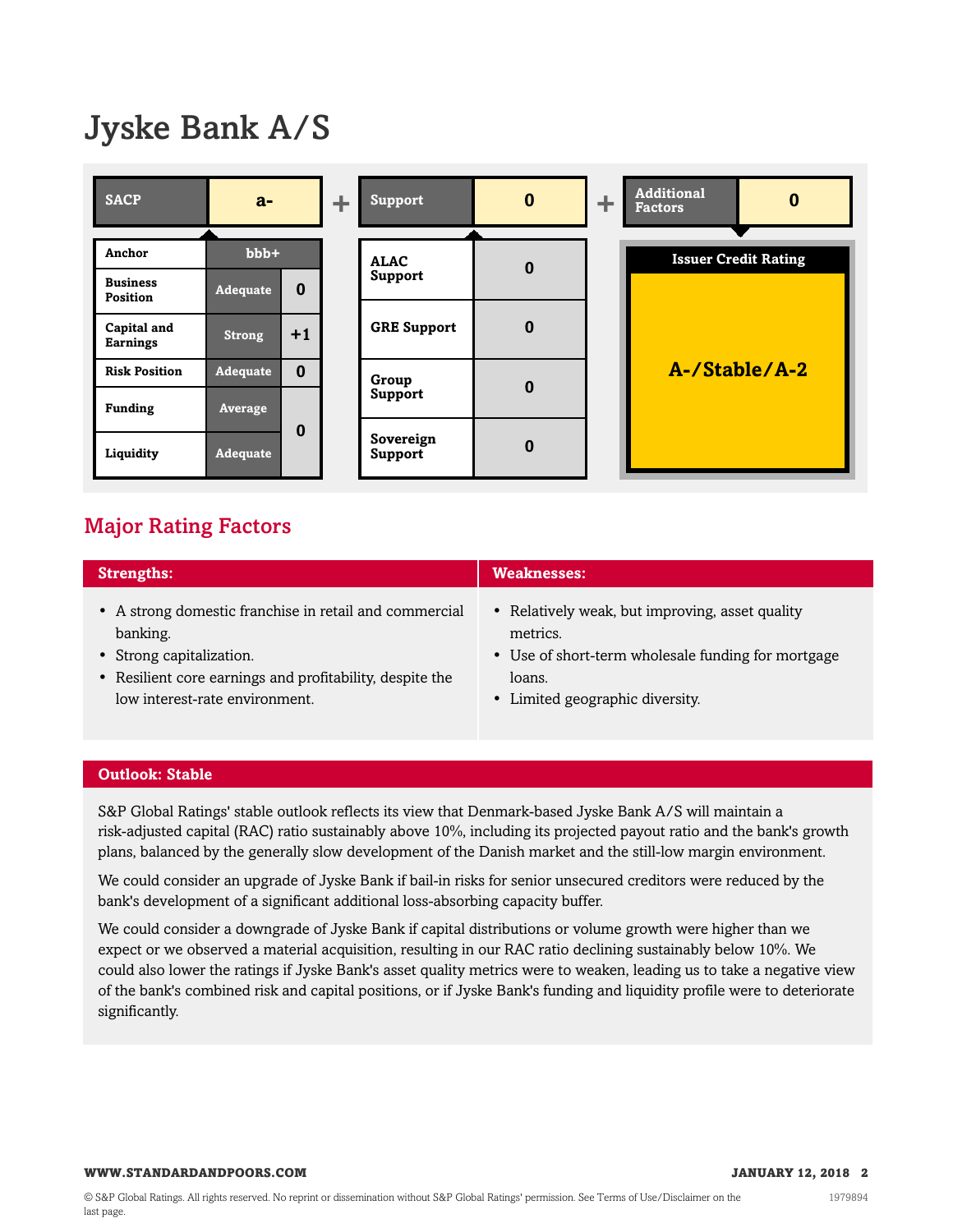### <span id="page-2-0"></span>Rationale

The rating reflects our expectation that Jyske Bank will maintain an S&P Global Ratings RAC ratio exceeding 10% in the next two years, and that the overall quality of its assets will continue to improve as it increases its share of retail mortgage lending, primarily targeting existing clients. Being the fourth largest domestic player by market share, Jyske Bank holds a significant role in the Danish banking sector and has wide business diversity. We expect the bank will continue to develop its brand in the future and strengthen the domestic franchise in retail and commercial banking. Moreover, we expect its capital and earnings performance will remain strong as it increases cost efficiency and scale, which will counterbalance the effect of the low interest-rate environment. These factors compensate the bank's limited geographic diversity and its use of short-term wholesale funding for mortgage loans.

#### Anchor: 'bbb+' given that Jyske operates predominantly in Denmark

We use our Banking Industry Country Risk Assessment's (BICRA's) economic risk and industry risk scores to determine a bank's anchor, the starting point in assigning an issuer credit rating. Our anchor for a commercial bank operating only in Denmark is 'bbb+', based on an economic risk score of '3' and an industry risk score of '4'.

Our assessment of economic risk for Denmark reflects the country's high-income, open economy with mature political and institutional settings that promote fiscal discipline and growth-stimulating policies. Although it has decreased in terms of GDP, household debt remains high and a constraint to our assessment of economic risk. Problem loans from the previous credit cycle are, in our view, falling and lending in the agricultural segment are well provisioned. We expect credit losses to fall below 10 basis points (bps) per year through 2018. Consequently, we expect Denmark's economy and bank performance will remain stable, supported by a balanced fiscal policy, strong external position and improving profitability of the banking sector.

We view the regulatory environment in Denmark as in line with that of other EU countries. We observe an overall improvement in the banking sector's profitability that, in our view, will continue through further cost efficiency measures, decreasing credit losses and higher mortgage margins. This should enable the sector to report improvements in return on equity despite a negative central bank deposit rate weighing on deposit margins. We note the continued stability and strong track record of the Danish covered bond market and expect continuing measures of individual banks and the regulator to reduce the share of short-term financing.

| <b>Jyske Bank A/S Key Figures</b> |           |           |                        |           |           |  |  |  |  |
|-----------------------------------|-----------|-----------|------------------------|-----------|-----------|--|--|--|--|
|                                   |           |           | --Year-ended Dec. 31-- |           |           |  |  |  |  |
| (Mil. DKK)                        | $2017*$   | 2016      | 2015                   | 2014      | 2013      |  |  |  |  |
| Adjusted assets                   | 584.658.0 | 586.632.0 | 543.311.0              | 541,566.0 | 261.933.0 |  |  |  |  |
| Customer loans (gross)            | 418.265.0 | 394.097.0 | 360,888.0              | 345,089.0 | 115.364.0 |  |  |  |  |
| Adjusted common equity            | 28,522.1  | 27.639.0  | 28.310.0               | 27,068.0  | 17.047.0  |  |  |  |  |
| Operating revenues                | 7.353.0   | 9.676.0   | 10.241.0               | 8.518.0   | 8.239.0   |  |  |  |  |
| Noninterest expenses              | 4.520.0   | 5.621.0   | 5.615.0                | 5.533.0   | 4.791.0   |  |  |  |  |
| Core earnings                     | 2.281.0   | 3.074.5   | 2.514.6                | 445.0     | 1,808.0   |  |  |  |  |

#### **Table 1**

\*Data as of Sept. 30. DKK--Danish krone.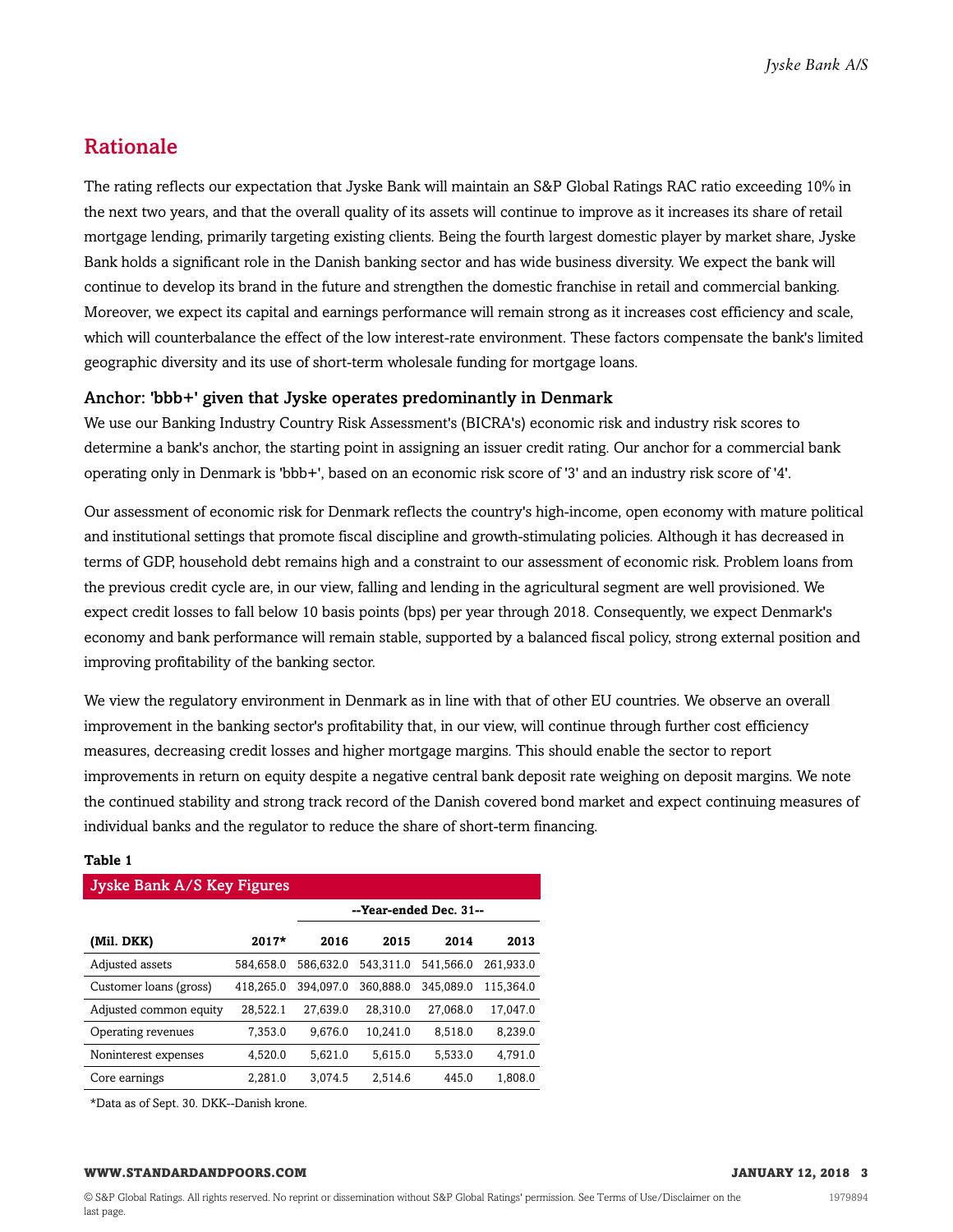#### Business position: Diversified revenues by segment and nationwide business coverage

Our assessment of Jyske Bank's business position as neutral is driven by its position as the fourth-largest lender in Denmark, with 12% market share. Exposure to mortgage loans increased after the acquisition of the mortgage lender BRFkredit in 2014. The deal helped the bank to achieve growth in the private customer segment, in line with its strategy.

On Sept. 30, 2017, Jyske Bank's consolidated assets were Danish krone (DKK) 585 billion (€78.6 billion at DKK7.44 to €1), placing it just outside of Europe's top-50 banks by asset size, but within the top-50 in terms of capitalization. Total loans amounted to DKK441 billion, of which 69% were mortgage loans. We expect the current market share of systemwide loans and core customer deposits to slightly increase, reflecting significant growth in mortgage lending since 2014. Jyske Bank's retail banking and mortgage lending provide revenues and nationwide coverage, resulting in a business risk profile that, in our view, reflects the risks associated with the Danish economy. Jyske Bank has historically been particularly strong in small and midsize enterprise (SME) lending and deposit gathering in the Jutland region. However, the acquisition of BRF in 2014 increased its exposure to the residential and commercial real estate customer bases in the Copenhagen and Aarhus regions. Jyske Bank is also the largest shareholder in agricultural mortgage lender, DLR Kredit, where it owns 15.7%.

Jyske Bank continues to increase its relative share of mortgage lending as Danish corporates remains largely stable, hence lowering the bank's overall risk profile and reducing top-line margins (see chart 1).

We anticipate that Jyske Bank will maintain its strategy of focusing on relationship-based commercial banking for households and SMEs. The bank also provides other value-added services such as asset management, mainly to retail clients, and develops cost-sharing structures with other smaller Danish banks to improve its IT efficiency.

We believe Jyske Bank has a strong and stable management team and a prudent corporate strategy that has helped it to weather the Danish banking crisis without needing extraordinary capital or liquidity support from the state. The bank continues to optimize its capital base with share buybacks, dividends, and by issuing hybrid capital instruments. We anticipate a long-term return on equity of 10%, excluding onetime and restructuring costs, although negative interest rates present challenges to revenue levels even as the bank reduces staff and expenses.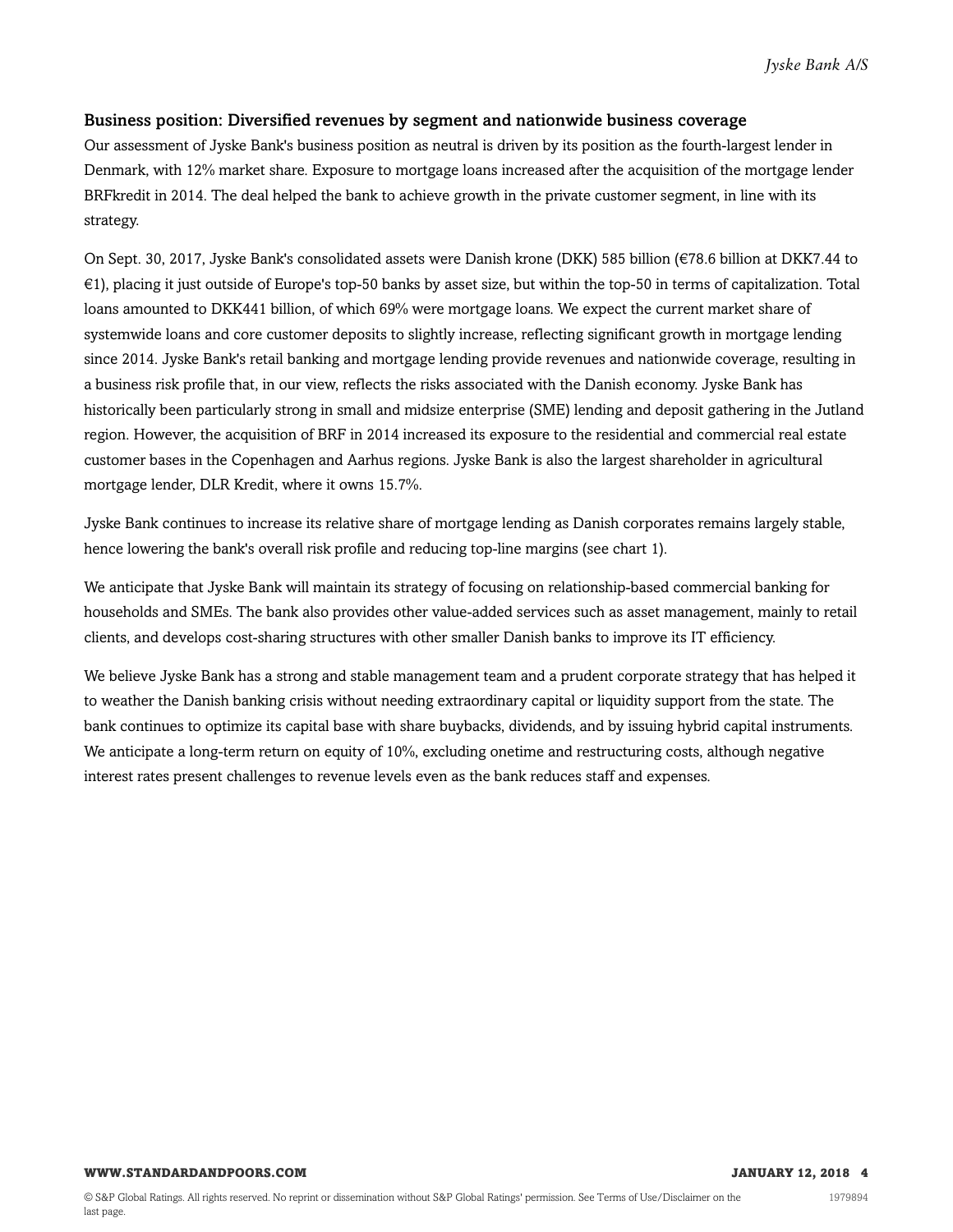#### **Chart 1**



#### **Table 2**

| <b>Jyske Bank A/S Business Position</b>                       |         |         |          |                        |         |  |  |  |  |
|---------------------------------------------------------------|---------|---------|----------|------------------------|---------|--|--|--|--|
|                                                               |         |         |          | --Year-ended Dec. 31-- |         |  |  |  |  |
| (%)                                                           | $2017*$ | 2016    | 2015     | 2014                   | 2013    |  |  |  |  |
| Total revenues from business line (mil. DKK)                  | 7.458.0 | 9.728.0 | 10.241.0 | 11,174.0               | 8.239.0 |  |  |  |  |
| Commercial & retail banking/total revenues from business line | 76.9    | 80.8    | 77.5     | 63.6                   | 86.6    |  |  |  |  |
| Other revenues/total revenues from business line              | 23.1    | 19.2    | 22.5     | 36.4                   | 7.4     |  |  |  |  |

Return on equity 10.0 10.2 8.6 13.7 10.9

\*Data as of Sept. 30. DKK--Danish krone.

#### Capital and earnings: Capital ratios expected to remain strong, despite capital optimization

Our assessment of Jyske Bank's capital and earnings is based on our expectation that the bank will maintain a RAC ratio of more than 10% over the next two years, after its June 2017 level of 9.9%, and versus 10.0% at year-end 2016, showing stability since 2014 (see chart 2).

This ratio is based on our recently updated RAC methodology (see "Risk-Adjusted Capital Framework Methodology," published July 20, 2017, on RatingsDirect). In our calculation, we now deduct the significant minority holdings that Jyske Bank owns in DLR Kredit and Nordjyske Bank--totaling DKK2,291 million--from its total adjusted capital.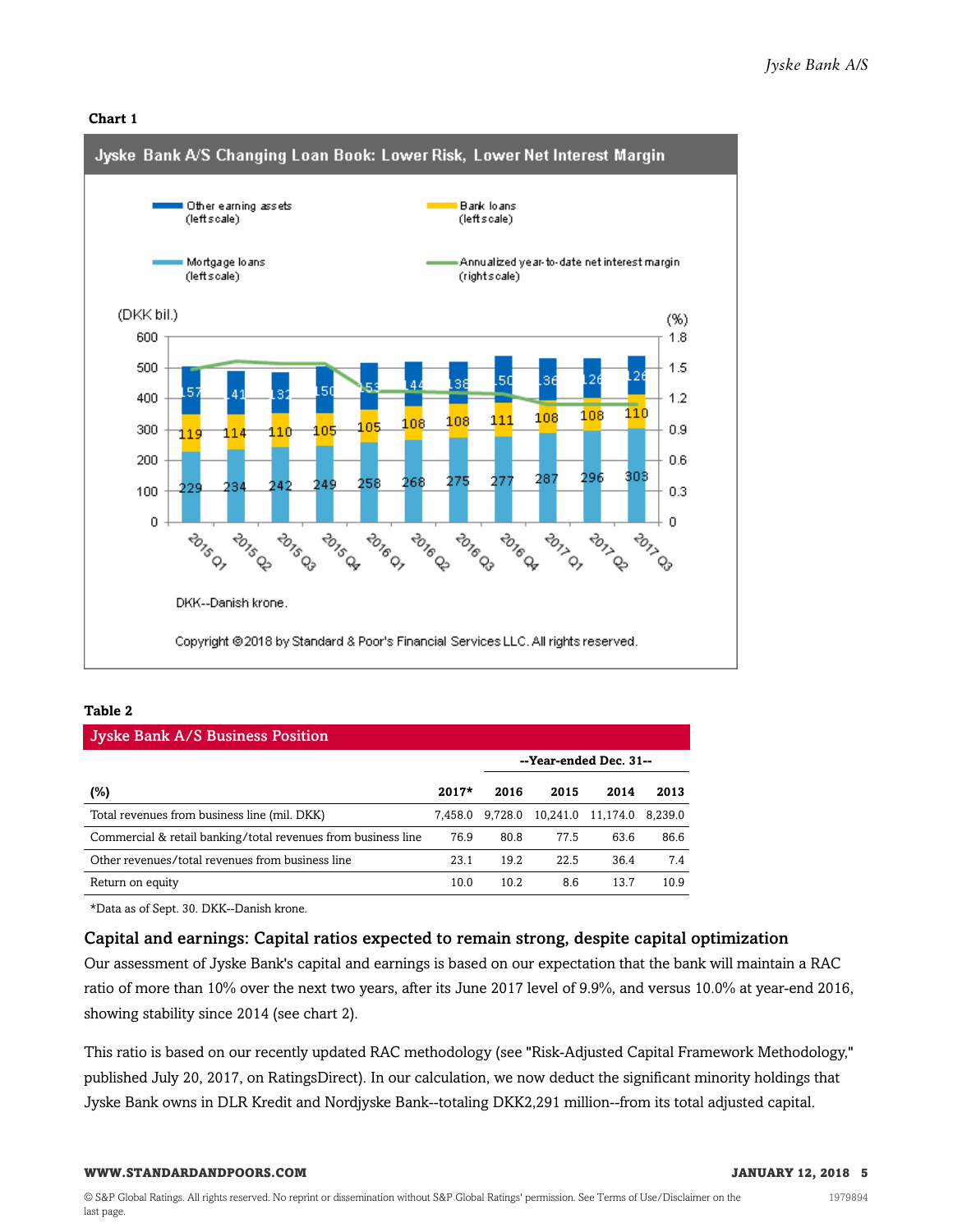Furthermore, we apply a capital charge linked to the bank's exposure to credit valuation adjustments, which contributes to further decreasing its RAC ratio compared with our assessment under our previous criteria.

Jyske Bank issued €150 million in additional tier 1 capital in the third quarter of 2017. Taking into account this additional capital, our June 2017 RAC ratio would have stood at 10.3%, given our assessment of the instrument's equity content as intermediate.

Over time, we expect Jyske Bank will maintain a RAC ratio exceeding 10%, supported by the strengthening of the risk profile of its lending assets and by its considerable flexibility to reduce dividends and share buybacks if necessary.

The bank is undergoing a capital optimization through March 2018, including share buybacks and dividend distributions. In a first share buy-back program between November 2015 and December 2016, DKK1.75 billion of repurchases were completed. The bank has been undergoing a second program since March 2017, recently extended to March 2018, for a total value of DKK1.5 billion. As of Nov. 20, 2017, about DKK1 billion had been repurchased. The ordinary dividend distribution in 2016 was in line with 2015's, at DKK500 million, in addition to an extraordinary dividend of DKK500 million in mid-2017. At its Annual General Meeting in March 2018, Jyske Bank intends to propose the distribution of an ordinary dividend of DKK5.85 per share for the financial year 2017, compared with DKK5.25 for 2016.

We still view the quality of capital as high, with hybrids representing only 5% of the capital included in our mid-2017 RAC ratio, and 8% factoring in the additional tier 1 issuance in the third quarter.

Jyske Bank's regulatory common equity tier 1 (CET1) capital ratio and total capital ratio were 16.2% and 19.8% respectively, on Sept. 30, 2017. These results exceeded the long term goal of a total capital ratio of 17.5% and CET1 ratio of 14%, which will ensure meeting future regulatory requirements and supporting our expectation of a RAC ratio above 10%. We believe the bank would reconsider its buy-back activity if regulatory capital requirements were to increase materially as a result of proposed standardized risk weights and/or floors.

Despite increased diversification, the bank's lower risk profile, due to larger mortgage volumes and lower demand for corporate lending, are pressuring revenues. In addition, low interest rates continue to squeeze margins on bank lending and deposits. We note that increases in the administration fees on mortgage loans could improve revenues over time, but the bank continues to focus on growth via lower margins. We expect operating expenses will remain stable and the cost-to-income ratio to stay at current levels of 58%-60% until the interest-rate environment changes. Loan-loss provisions will likely go up to around 20bps of loans. This results in expected annual net profits exceeding DKK2.3 billion by 2018. The ratio of ore earnings to adjusted assets was 0.52% in 2016, and we expect it will decline slightly as profits drop in 2017 and 2018, unless the bank materially changes the administration fees for mortgage lending.

Given our expectation that earnings will decline slightly from current levels, we anticipate the earnings buffer remaining at 65-70bps, indicating that the bank's earnings generation provides a meaningful cushion to absorb normalized losses of DKK1.5 billion--well above our annual loss expectations over the two-year rating horizon.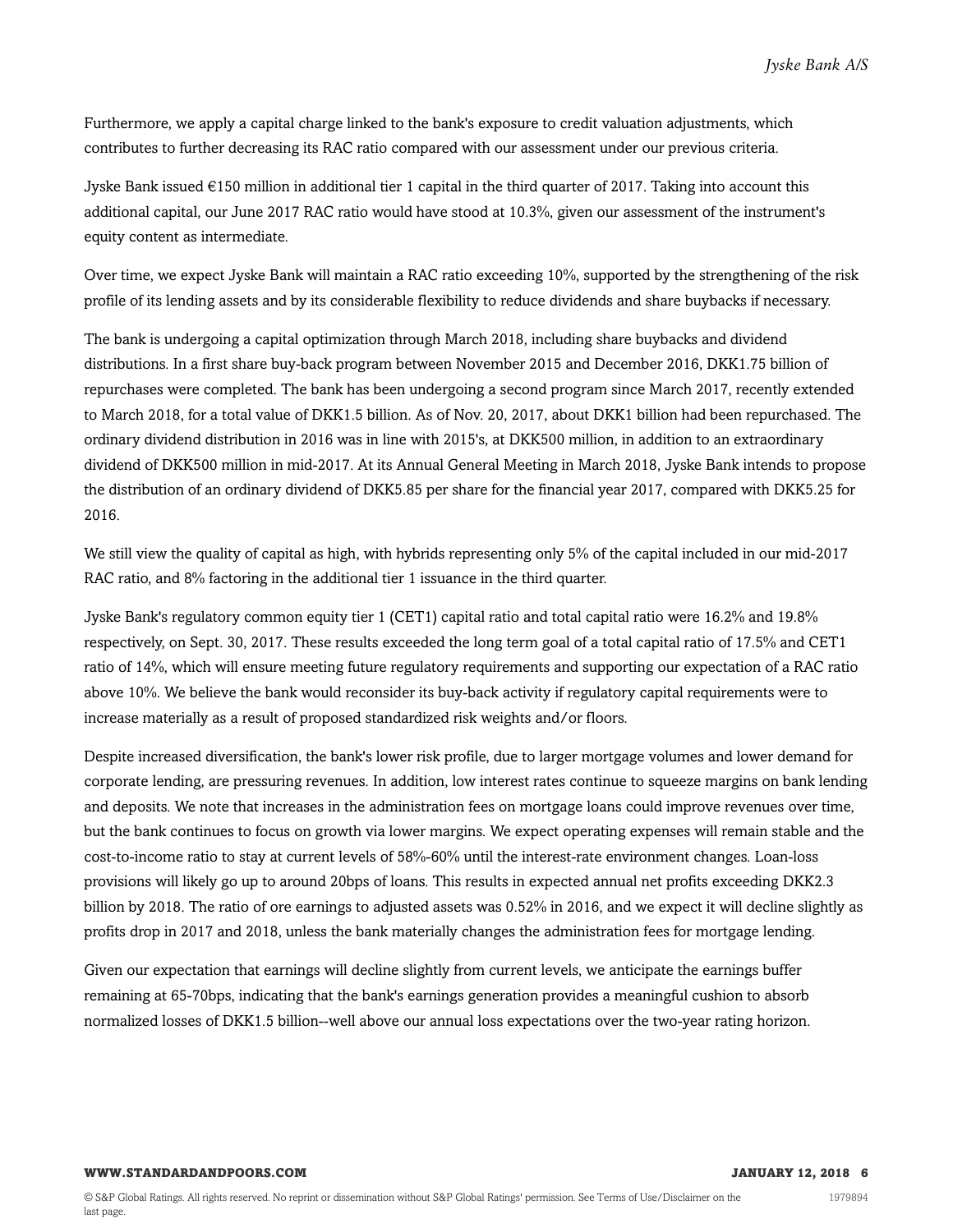#### **Chart 2**



#### **Table 3**

| <b>Jyske Bank A/S Capital And Earnings</b>           |         |      |       |                        |          |  |  |  |
|------------------------------------------------------|---------|------|-------|------------------------|----------|--|--|--|
|                                                      |         |      |       | --Year-ended Dec. 31-- |          |  |  |  |
| $(\%)$                                               | $2017*$ | 2016 | 2015  | 2014                   | 2013     |  |  |  |
| Tier 1 capital ratio                                 | 18.0    | 17.7 | 16.58 | 15.88                  | $15.9\S$ |  |  |  |
| S&P Global Ratings' RAC ratio before diversification | N/A     | N/A  | 10.4  | 10.0                   | 9.8      |  |  |  |
| S&P Global Ratings' RAC ratio after diversification  | N/A     | N/A  | 9.8   | 9.4                    | 9.7      |  |  |  |
| Adjusted common equity/total adjusted capital        | 91.7    | 94.9 | 100.0 | 100.0                  | 100.0    |  |  |  |
| Net interest income/operating revenues               | 62.8    | 67.4 | 75.2  | 77.7                   | 60.9     |  |  |  |
| Fee income/operating revenues                        | 17.7    | 15.8 | 17.9  | 20.7                   | 21.0     |  |  |  |
| Market-sensitive income/operating revenues           | 12.6    | 9.2  | 1.0   | (6.7)                  | 7.2      |  |  |  |
| Noninterest expenses/operating revenues              | 61.5    | 58.1 | 54.8  | 65.0                   | 58.2     |  |  |  |
| Preprovision operating income/average assets         | 0.6     | 0.7  | 0.9   | 0.7                    | 1.3      |  |  |  |
| Core earnings/average managed assets                 | 0.5     | 0.5  | 0.5   | 0.1                    | 0.7      |  |  |  |

\*Data as of Sept. 30. §2010 RAC criteria. RAC--Risk-adjusted capital. N/A--Not applicable.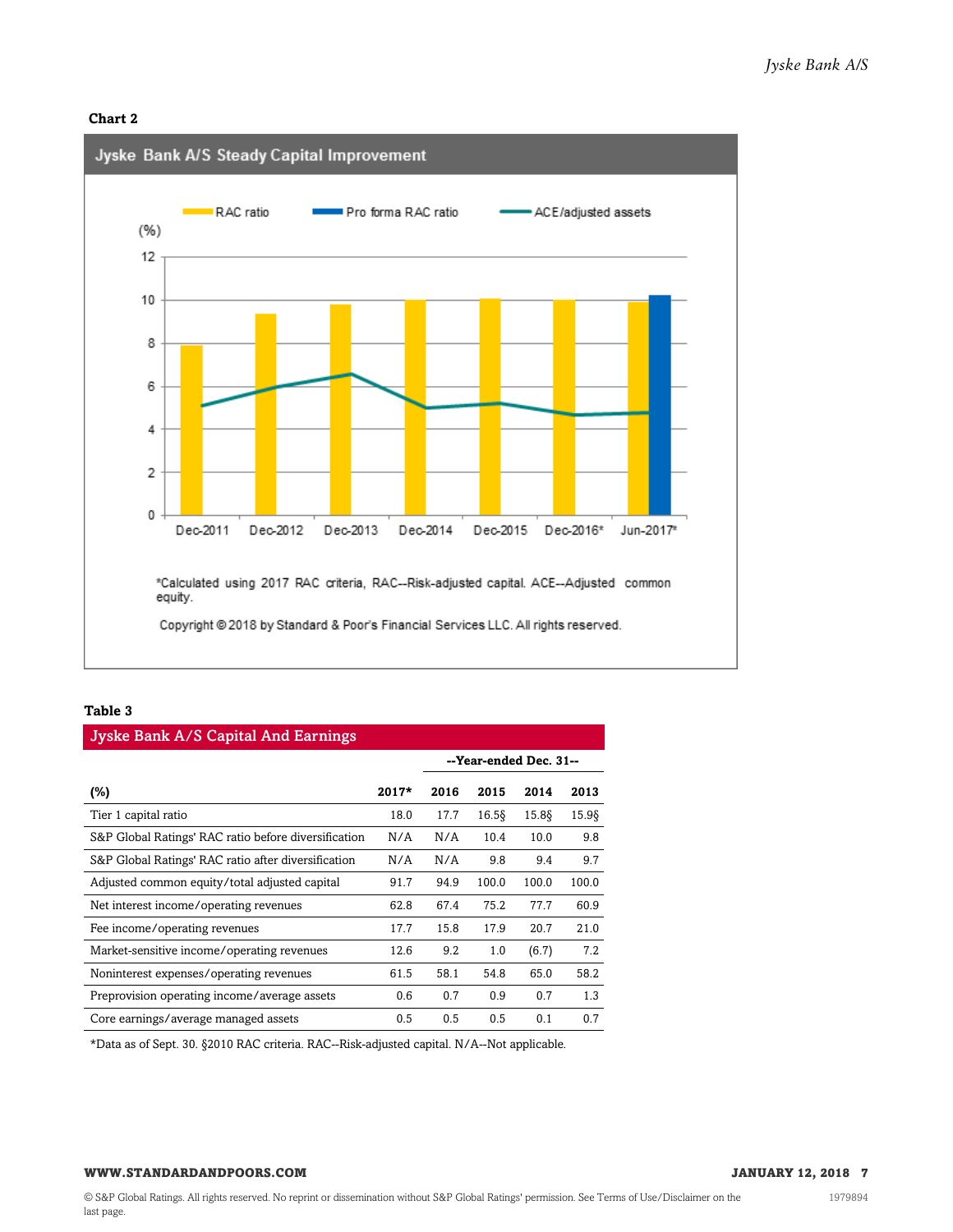#### **Table 4**

| Jyske Bank A/S Risk-Adjusted Capital Framework Data |                |                                |                                    |                                              |                                                  |
|-----------------------------------------------------|----------------|--------------------------------|------------------------------------|----------------------------------------------|--------------------------------------------------|
| (Mil. DKK)                                          | Exposure*      | <b>Basel III</b><br><b>RWA</b> | <b>Average Basel III</b><br>RW (%) | <b>S&amp;P Global</b><br><b>Ratings' RWA</b> | <b>Average S&amp;P Global</b><br>Ratings' RW (%) |
| Credit risk                                         |                |                                |                                    |                                              |                                                  |
| Government and central banks                        | 25,866         | $\mathbf{0}$                   | $\mathbf 0$                        | 689                                          | 3                                                |
| <b>Institutions and CCPs</b>                        | 57,742         | 4,040                          | $\overline{7}$                     | 2,995                                        | 5                                                |
| Corporate                                           | 190,266        | 76,548                         | 40                                 | 127,427                                      | 67                                               |
| Retail                                              | 287,067        | 49,079                         | 17                                 | 90,724                                       | 32                                               |
| Of which mortgage                                   | 250,084        | 38,390                         | 15                                 | 65,896                                       | 26                                               |
| Securitization§                                     | 1,766          | 200                            | 11                                 | 426                                          | 24                                               |
| Other assets <sup>+</sup>                           | 7,291          | 7,326                          | 100                                | 8,209                                        | 113                                              |
| Total credit risk                                   | 569,997        | 137,193                        | 24                                 | 230,469                                      | 40                                               |
| <b>Credit valuation adjustment</b>                  |                |                                |                                    |                                              |                                                  |
| Total credit valuation<br>adjustment                |                | 1,263                          | $\overline{a}$                     | 4,409                                        |                                                  |
| <b>Market risk</b>                                  |                |                                |                                    |                                              |                                                  |
| Equity in the banking book                          | 808            | 7,410                          | 917                                | 6,969                                        | 862                                              |
| Trading book market risk                            | $\overline{a}$ | 21,840                         |                                    | 32,760                                       |                                                  |
| Total market risk                                   | $\overline{a}$ | 29,250                         | $\overline{a}$                     | 39,728                                       | $\overline{a}$                                   |
| Operational risk                                    |                |                                |                                    |                                              |                                                  |
| Total operational risk                              | -−             | 16,737                         | Щ,                                 | 21,165                                       |                                                  |
| (Mil. DKK)                                          |                | <b>Basel III</b><br><b>RWA</b> |                                    | <b>S&amp;P Global</b><br><b>Ratings' RWA</b> | % of S&P Global<br><b>Ratings' RWA</b>           |
| Diversification adjustments                         |                |                                |                                    |                                              |                                                  |
| RWA before diversification                          |                | 184,442                        |                                    | 295,773                                      | 100                                              |
| Total diversification/<br>Concentration adjustments |                |                                |                                    | 52,124                                       | 18                                               |
| RWA after diversification                           |                | 184,442                        |                                    | 347,897                                      | 118                                              |
| (Mil. DKK)                                          |                | Tier 1<br>capital              | Tier 1 ratio (%)                   | <b>Total adjusted</b><br>capital             | <b>S&amp;P Global Ratings'</b><br>RAC ratio (%)  |
| Capital ratio                                       |                |                                |                                    |                                              |                                                  |
| Capital ratio before adjustments                    |                | 32,450                         | 17.6                               | 29,212                                       | 9.9                                              |
| Capital ratio after adjustments <sup>+</sup>        |                | 32,450                         | 17.6                               | 29,212                                       | 8.4                                              |

\*Exposure at default. §Securitization exposure includes the securitization tranches deducted from capital in the regulatory framework. †Other assets includes deferred tax assets not deducted from adjusted common equity. ‡Adjustments to Tier 1 ratio are additional regulatory requirements (e.g. transitional floor or Pillar 2 add-ons). RWA--Risk-weighted assets. RW--Risk weight. RAC--Risk-adjusted capital. DKK--Danisk krone. Sources: Company data as of June. 30, 2017, S&P Global Ratings.

#### Risk position: Asset quality metrics improving as Denmark's economy strengthens

Jyske Bank's risk position is based on its domestic loan book, with asset quality in line with our assessment of industry risk for the Danish banking system based on our BICRA methodology. BRFkredit's collateralized loan book provides regional and product diversification to Jyske Bank's SME-focused loan book, and we expect asset quality metrics will continue to show steady improvement. BRFKredit's lending also shows an increasing focus housing loans (see chart 3).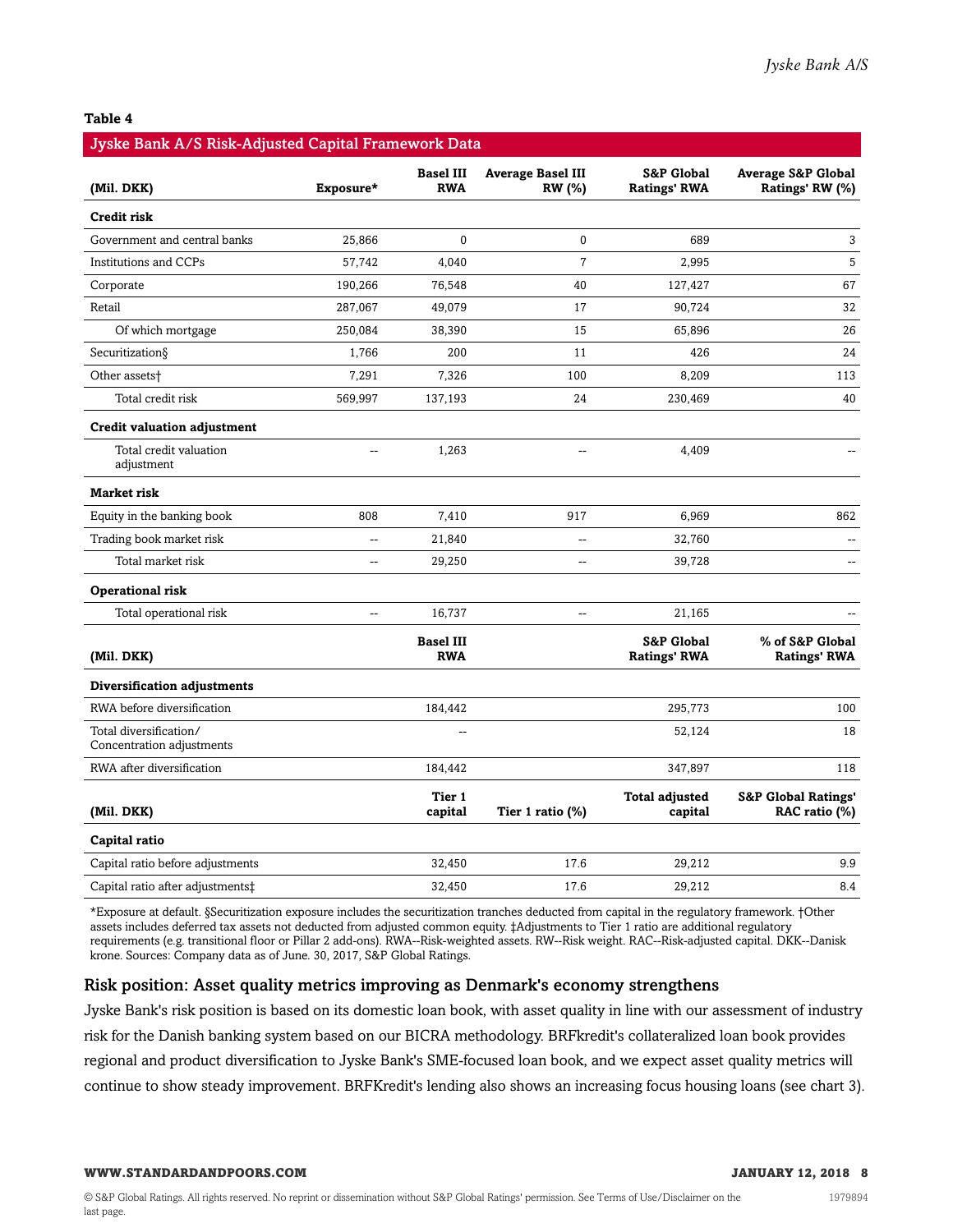#### **Chart 3**



Jyske Bank continued to report a considerable reduction in loan impairment charges, with reversals of DKK314 million in the first three quarters of 2017, including DKK151 million reversed in the agriculture portfolio. This followed a reduction of DKK149 million in 2016 and impairment charges of DKK347 million in 2015. Given overall high credit conditions in the Danish economy, coupled with still continued pressure on part of the agriculture sector, for which the bank has already made significant provisions, we expect losses will remain at about 20bps of loans over the next two years. However, right-sizing of general provisions and reversals could lead to volatility over the next two years.

Net nonperforming loans (NPLs) also showed improvement in the first three quarters of 2017.

On Sept. 30, 2017, gross NPLs amounted to 4.4% against 5.4% at the end of 2016, and net NPLs were 3.2% versus 3.8% on the same dates. The levels are still relatively high versus larger domestic peers but generally falling for banking and mortgage customers. In addition, we note the reduction in the bank's risk positon, owing to the relative increase in retail mortgage lending. New residential mortgage loans should keep total loan growth at about 4% in 2017 and 2018 and will improve overall asset quality as the portfolio balances more toward these lower risk assets.

Jyske Bank expects the implementation of International Financial Reporting Standards (IFRS) 9 to increase the balance of impairment charges by an amount in the DKK1.0 billion-DKK1.5 billion range. The effect on reported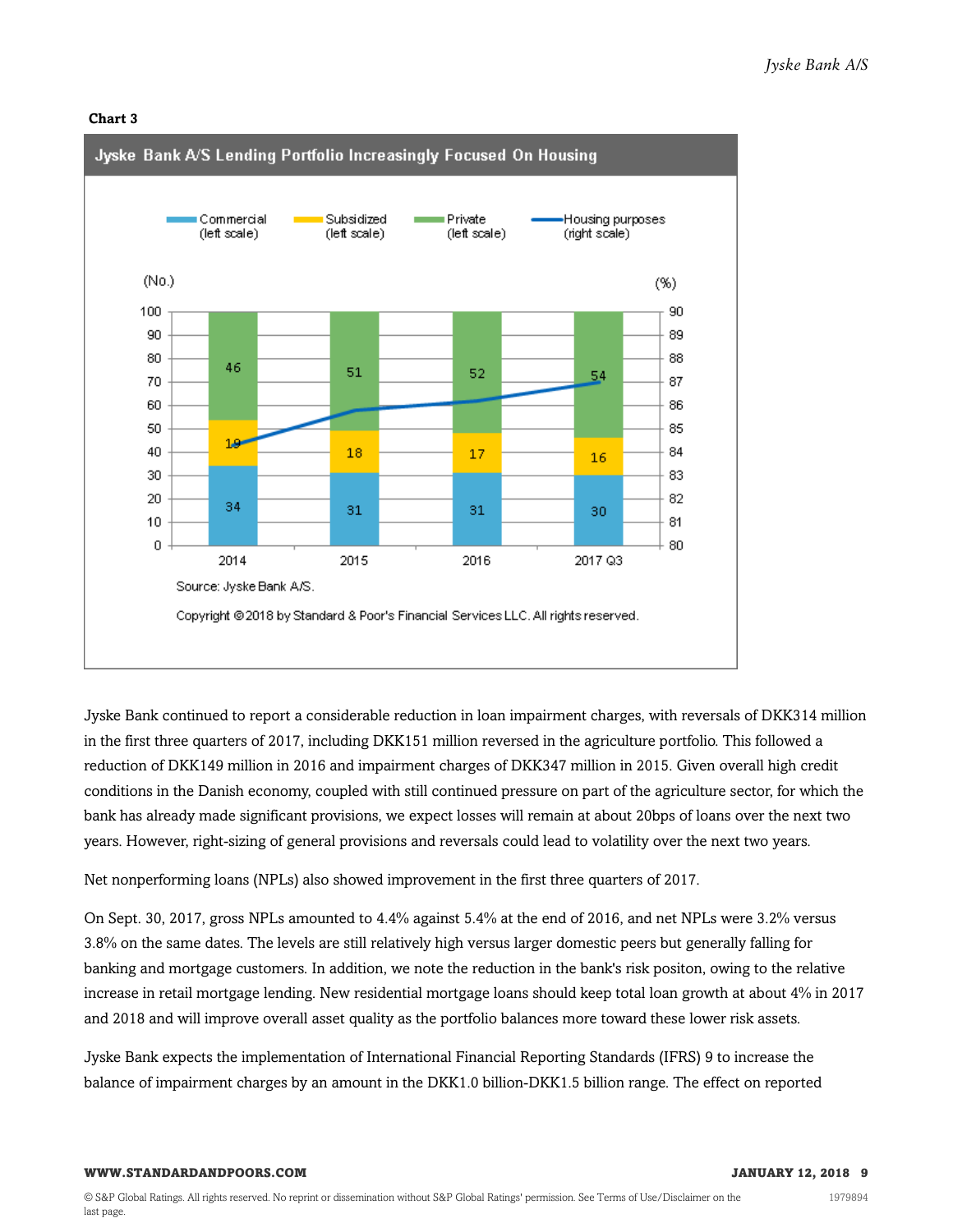capital is expected to be fully recognized in the financial statements and solvency for the first quarter of 2018.

Although the Danish economy continues to improve, high risk segments remain--related to agriculture. Milk producers and pig farming (less than 1% of total lending) are the most affected segments, but are already well provisioned. After strong price developments until July 2017, we note that pork settlement prices have now reduced back to levels comparable to those observed in summer 2016, while milk prices have remained stable after the rebound observed in late 2016. Although recent improvements have provided hope for improved asset quality and profitability of the sector, the overall recovery remains sensitive, in particular as leverage remains high. On Sept. 30, 2017, the individual balance of loan impairment charges and provisions for guarantees relating to milk producers amounted to 42% of loans, advances and guarantees; and 22% related to pig farming. On the same date, the total impairment ratio for milk producers and pig farming, including collective impairment charges, came to 31% of lending for these segments.

#### **Table 5**

| <b>Jyske Bank A/S Risk Position</b>                                             |         |      |           |                        |      |  |  |  |  |
|---------------------------------------------------------------------------------|---------|------|-----------|------------------------|------|--|--|--|--|
|                                                                                 |         |      |           | --Year-ended Dec. 31-- |      |  |  |  |  |
| (%)                                                                             | $2017*$ |      | 2016 2015 | 2014 2013              |      |  |  |  |  |
| Growth in customer loans                                                        | 8.2     | 9.2  | 4.6       | 199.1                  | 4.8  |  |  |  |  |
| Total diversification adjustment/S&P Global Ratings' RWA before diversification | N/A     | N/A  | 6.1       | 5.9                    | 1.5  |  |  |  |  |
| Total managed assets/adjusted common equity (x)                                 | 20.5    | 21.2 | 19.2      | 20.0                   | 15.4 |  |  |  |  |
| New loan loss provisions/average customer loans                                 | (0.0)   | 0.1  | 0.4       | 1.1                    | 1.0  |  |  |  |  |
| Net charge-offs/average customer loans                                          | 0.1     | 0.3  | 0.3       | 0.5                    | 1.1  |  |  |  |  |
| Gross nonperforming assets/customer loans + other real estate owned             | 4.4     | 5.4  | 6.9       | 7.2                    | 8.9  |  |  |  |  |
| Loan loss reserves/gross nonperforming assets                                   | 28.1    | 25.9 | 24.9      | 23.2                   | 41.2 |  |  |  |  |

\*Data as of Sept. 30. RWA--Risk-weighted assets. N/A--Not applicable.

#### Funding and liquidity: Funding profile now similar to larger Danish peers

We consider Jyske Bank's funding to be average and liquidity to be adequate. The bank's group funding profile is similar to that of domestic peers Danske Bank and Nordea Bank Danmark, which consolidate bank and mortgage financing in the group's metrics. The group's stable funding ratio was 96.8% on Sept. 30, 2017, a slight decline from 98.6% on Dec. 31, 2016, mainly due to the increasing share of mortgage lending and higher proportion of debt maturing within one year at BRFkredit, the core mortgage bank subsidiary.

In our ratio, we include in our calculation of short-term funding the covered bonds maturing within a year that are linked to a planned installment on the borrower side of funding. This represents, however, only a minimal proportion.

We compare Jyske Bank's ratios with the ones of its local peers and consider in our assessment the importance of supporting characteristics of the Danish covered bond market. In particular, we note that the balance principle results in a high degree of duration and cash flow matching (in addition to interest rate and currency matching) and that the industry and the regulator have worked to reduce the volume of one-year bond refinancing significantly, resulting in longer and more balanced debt maturity profiles. In our view, this improvement in stability is complemented by the 2014 Danish covered bond legislation that extends bond maturities by 12 months in the event of a failed auction, thus effectively passing refinancing risks to investors and repricing risks onto borrowers. In addition, we note that the Danish covered bond market--a key investment target for Danish pension funds--has, over its long history, continued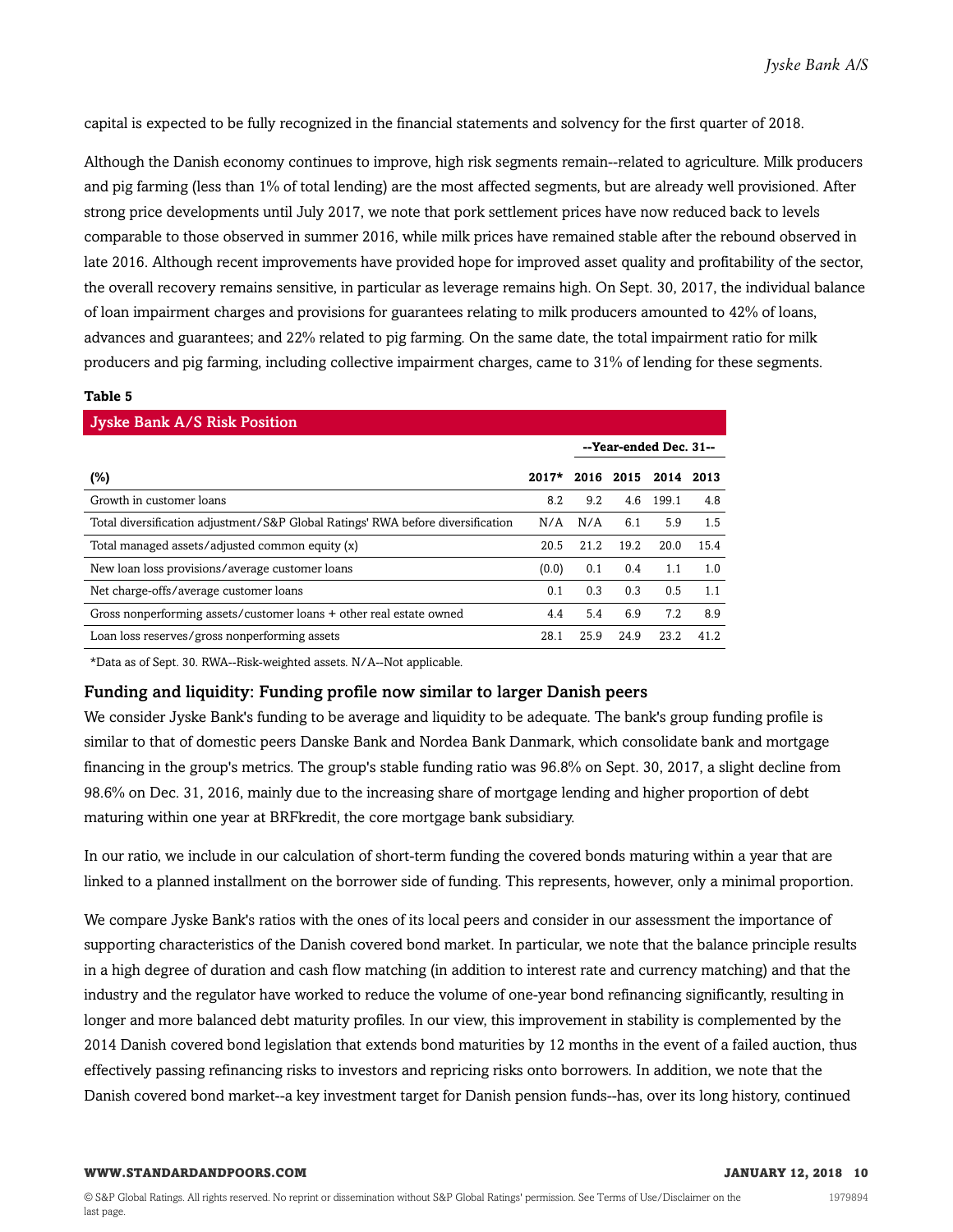to perform well in several crisis situations, not least during 2008. We expect pension funds' demand for low-risk domestic assets to continue to support stable demand for Danish covered bonds.

Moreover, we note continued marketwide efforts to reduce one- and two-year interest-rate fixings (F1 and F2 loans, respectively) in the Danish mortgage market (see "Credit FAQ: The Danish Covered Bond Market Explained," published July 15, 2014).

The bank's efforts to extend funding maturities in the medium to long term should also marginally improve liquidity buffers over time. As BRFkredit reduces its structural mismatch of asset and liability maturities, we expect a direct positive impact on our core measures of funding and liquidity for the group. In our view, the 2018 implementation of the supervisory diamond for mortgage institutions and the future regulatory funding and liquidity requirements will encourage BRFkredit and other mortgage institutions to incentivize longer-term funding structures. We expect an even distribution of funding maturities over time due to the annual and quarterly refinancing limits of 25% and 12.5%, respectively, of outstanding covered bonds in the upcoming "supervisory diamond."

Customer deposits, particularly large term deposits from corporates, have also been declining since 2015 and have been fairly stable between 2016 and 2017. This has been partly because of the negative interest rate environment, which, along with increased repo lending and growth in mortgage lending, is putting pressure on the stable funding ratio. Despite the substantial contribution of corporate deposits to Jyske Bank's deposit book, we think most deposits are granular and stable--benefitting Jyske Bank's SME lending profile and providing the bank with a steady source of funding for its nonmortgage lending. Core customer deposits formed 22% of the funding base on Sept. 30, 2017.

We view Jyske Bank's liquidity as adequate, with our one-year liquidity ratio (broad liquid assets to short-term wholesale funding) at 0.91 on Sept. 30, 2017, compared with 1.1x at end-September 2016. The decline is mostly due to increased maturities within one year, mainly at BRFkredit, in line with expectations. However, we expect stabilization of funding and liquidity metrics as BRFkredit's legacy bond series mature and BRFkredit smooths its debt maturity profile. The bank's regulatory liquidity coverage ratio (LCR) 2017 was 203% on Sept. 30, 2017, versus 193% at the end of 2016. Jyske Bank has an internal guideline setting the minimum LCR at 150%, compared with a minimum regulatory requirement of 100%.

#### **Table 6**

| Jyske Bank A/S Funding And Liquidity                 |       |       |       |                        |       |  |  |  |  |
|------------------------------------------------------|-------|-------|-------|------------------------|-------|--|--|--|--|
|                                                      |       |       |       | --Year-ended Dec. 31-- |       |  |  |  |  |
| (%)                                                  | 2017* | 2016  | 2015  | 2014                   | 2013  |  |  |  |  |
| Core deposits/funding base                           | 26.1  | 26.7  | 27.5  | 29.0                   | 58.0  |  |  |  |  |
| Customer loans (net)/customer deposits               | 308.4 | 289.6 | 274.9 | 254.7                  | 91.6  |  |  |  |  |
| Long term funding ratio                              | 79.4  | 78.8  | 78.0  | 81.9                   | 66.9  |  |  |  |  |
| Stable funding ratio                                 | 96.8  | 98.6  | 97.8  | 107.5                  | 110.5 |  |  |  |  |
| Short-term wholesale funding/funding base            | 22.0  | 22.5  | 23.4  | 19.2                   | 35.8  |  |  |  |  |
| Broad liquid assets/short-term wholesale funding (x) | 1.0   | 1.1   | 1.0   | 1.5                    | 1.3   |  |  |  |  |
| Net broad liquid assets/short-term customer deposits | (2.3) | 4.6   | 3.3   | 44.8                   | 24.4  |  |  |  |  |
| Short-term wholesale funding/total wholesale funding | 29.6  | 30.6  | 32.3  | 27.0                   | 85.4  |  |  |  |  |

#### **WWW.STANDARDANDPOORS.COM JANUARY 12, 2018 11**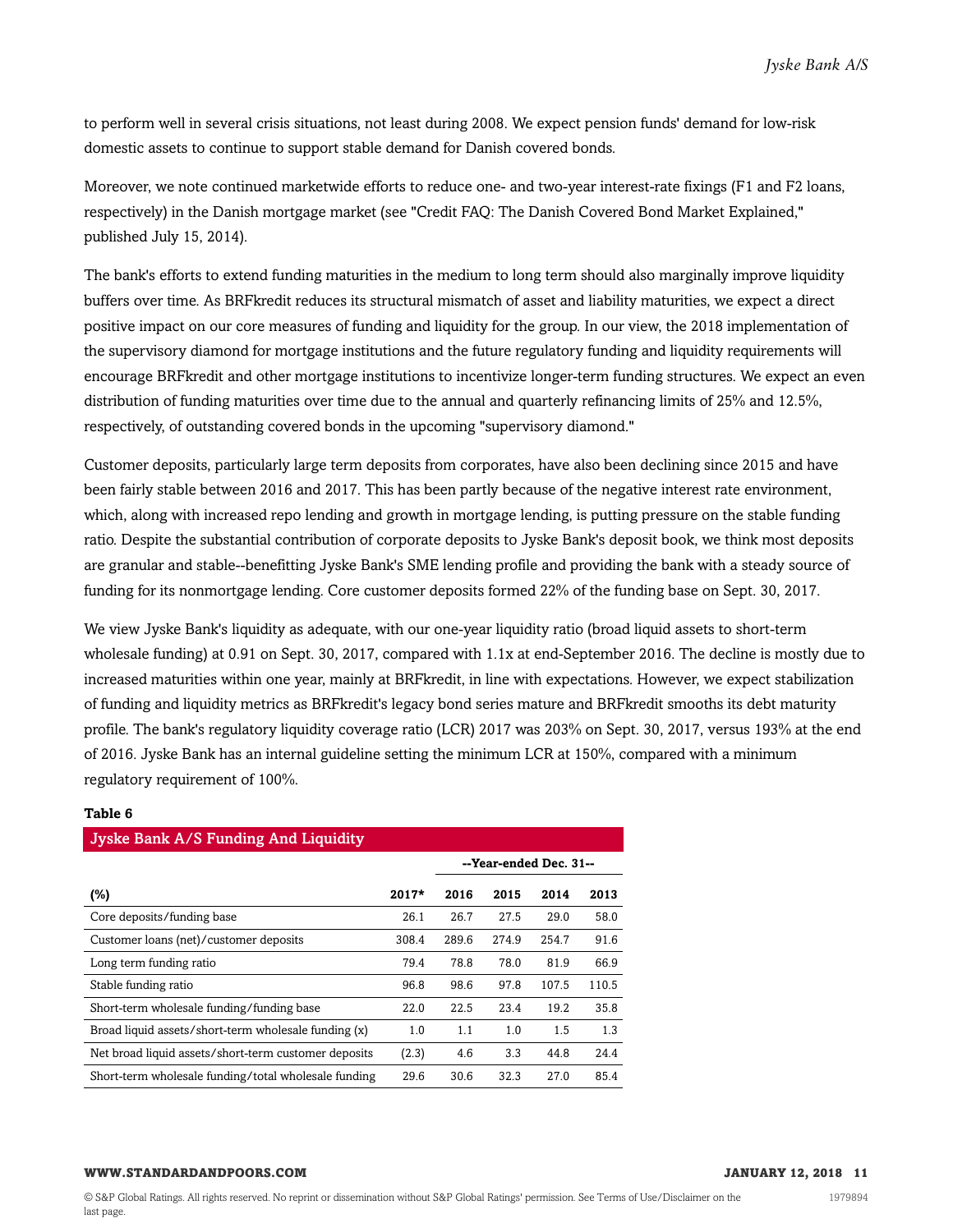#### **Table 6**

| Jyske Bank A/S Funding And Liquidity (cont.)       |         |                        |        |       |      |  |  |  |
|----------------------------------------------------|---------|------------------------|--------|-------|------|--|--|--|
|                                                    |         | --Year-ended Dec. 31-- |        |       |      |  |  |  |
| (%)                                                | $2017*$ | 2016                   | - 2015 | 2014  | 2013 |  |  |  |
| Narrow liquid assets/3-month wholesale funding (x) | 1.7     | 18                     |        | 15 17 |      |  |  |  |

\*Data as of Sept. 30.

#### Support: The implementation of bail-in provision of BRRD decreases the likelihood of extraordinary government support; ALAC buffers remain small

We consider that Jyske Bank has moderate systemic importance in Denmark. However, following the implementation of the bail-in provisions in the EU's Bank Recovery and Resolution Directive (BRRD) in June 2015, we view government support as uncertain for senior unsecured creditors. As such, we no longer add any notches to our issuer credit rating on the bank for government support.

We view Denmark's resolution regime as effective under our additional loss-absorption capacity (ALAC) criteria because, among other factors, we believe it contains a well-defined bail-in process under which authorities would permit non-viable systemically important banks to continue critical functions as going concerns, following a bail-in of eligible liabilities.

We currently include no notches of uplift for ALAC in our rating on Jyske Bank. By our measures, we estimate the bank's ALAC will remain below 3% through year-end 2019, owing to expectations of stable capital, high payout ratios, and a lack of clarity from the regulator on minimum requirements for own funds and eligible liabilities (MREL). We anticipate that the Danish regulator will require a large share of bail-in-able liabilities as it outlines its MREL requirements, but we await further clarity before anticipating a ramp up of such instruments and factor them in our ratings on the bank.

### Key subsidiary: BRFkredit

We view BRFkredit as a core subsidiary and align our rating and outlook on it with those on Jyske Bank. We believe that BRFkredit is highly unlikely to be sold, given its status as a vital part of the enlarged bank's future funding strategy for Danish residential and commercial mortgages. This is in line with how we see other banking group structures and covered bond-issuing subsidiaries in Denmark and the Nordics.

## <span id="page-11-0"></span>Related Criteria

- General Criteria: Methodology For Linking Long-Term And Short-Term Ratings, April 7, 2017
- General Criteria: S&P Global Ratings' National And Regional Scale Mapping Tables, June 1, 2016
- Criteria Financial Institutions Banks: Bank Rating Methodology And Assumptions: Additional Loss-Absorbing Capacity, April 27, 2015
- Criteria Financial Institutions Banks: Bank Hybrid Capital And Nondeferrable Subordinated Debt Methodology And Assumptions, Jan. 29, 2015
- General Criteria: National And Regional Scale Credit Ratings, Sept. 22, 2014
- General Criteria: Group Rating Methodology, Nov. 19, 2013
- Criteria Financial Institutions Banks: Quantitative Metrics For Rating Banks Globally: Methodology And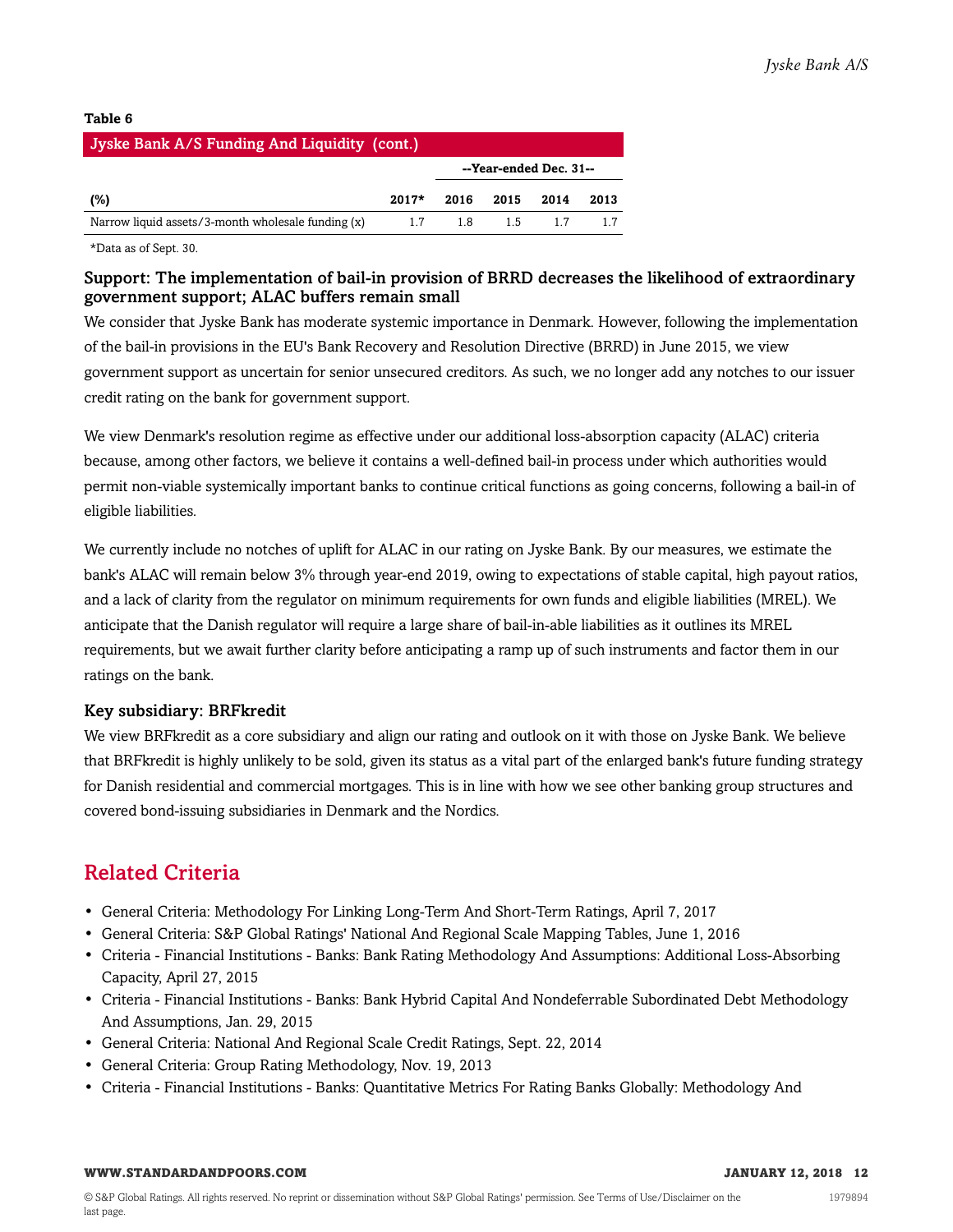Assumptions, July 17, 2013

- Criteria Financial Institutions Banks: Revised Market Risk Charges For Banks In Our Risk-Adjusted Capital Framework, June 22, 2012
- Criteria Financial Institutions Banks: Banks: Rating Methodology And Assumptions, Nov. 9, 2011
- Criteria Financial Institutions Banks: Banking Industry Country Risk Assessment Methodology And Assumptions, Nov. 9, 2011
- Criteria Financial Institutions Banks: Bank Capital Methodology And Assumptions, Dec. 6, 2010
- General Criteria: Use Of CreditWatch And Outlooks, Sept. 14, 2009
- <span id="page-12-0"></span>• Criteria - Financial Institutions - Banks: Commercial Paper I: Banks, March 23, 2004

### Related Research

- The Danish Mortgage Sector Solved The Immediate Problem Of Interest-Only Mortgages, But Remains Vulnerable To Housing Slumps, Sept. 12, 2017
- Nordic Banks Continue To Outperform European Peers On Capital Thanks To Steady Retained Earnings And Hybrid Issuance, July 12, 2017
- Nordic Banking Regulation Compared, July 10, 2017
- Banking Industry Country Risk Assessment: Denmark, Dec. 19, 2016
- Various Rating Actions On Four Danish Banks After Review Of Government Support And Additional Loss-Absorbing Capacity, July 13, 2015
- Various Rating Actions On Danish Banks On EU Bank Recovery And Resolution Directive To Be Implemented In Denmark, May 12, 2015
- Credit FAQ: The Danish Covered Bond Market Explained, July 15, 2014
- Credit FAQ: Why Denmark's Proposed Covered Bond Law Doesn't Fully Eradicate Refinancing Risks, Feb. 4, 2014

| <b>Anchor Matrix</b> |                          |                              |       |       |       |       |                              |                          |                              |             |
|----------------------|--------------------------|------------------------------|-------|-------|-------|-------|------------------------------|--------------------------|------------------------------|-------------|
| Industry             |                          | <b>Economic Risk</b>         |       |       |       |       |                              |                          |                              |             |
| <b>Risk</b>          | $\mathbf{1}$             | $\overline{2}$               | 3     | 4     | 5     | 6     | 7                            | 8                        | $9\,$                        | 10          |
| $\mathbf{1}$         | a                        | a                            | $a-$  | bbb+  | bbb+  | bbb   | $\qquad \qquad \blacksquare$ | $\overline{\phantom{a}}$ | $\qquad \qquad \blacksquare$ | ۰           |
| $\overline{2}$       | a                        | $a-$                         | $a-$  | bbb+  | bbb   | bbb   | bbb-                         | ۰                        | $\qquad \qquad \blacksquare$ | ۰           |
| 3                    | $a-$                     | $a-$                         | bbb+  | bbb+  | bbb   | bbb-  | bbb-                         | bb+                      | ۰                            |             |
| 4                    | bbb+                     | bbb+                         | bbb+  | bbb   | bbb   | bbb-  | $bb+$                        | bb                       | bb                           | -           |
| 5                    | bbb+                     | bbb                          | bbb   | bbb   | bbb-  | bbb-  | $bb+$                        | bb                       | bb-                          | $b+$        |
| 6                    | bbb                      | bbb                          | bbb-  | bbb-  | bbb-  | $bb+$ | bb                           | bb                       | bb-                          | $b+$        |
| $\overline{7}$       | $\overline{\phantom{a}}$ | bbb-                         | bbb-  | $bb+$ | $bb+$ | bb    | bb                           | bb-                      | $b+$                         | $b+$        |
| 8                    | $\overline{\phantom{a}}$ | $\qquad \qquad \blacksquare$ | $bb+$ | bb    | bb    | bb    | bb-                          | bb-                      | $b+$                         | b           |
| 9                    | ۰                        | ۰                            | ۰     | bb    | bb-   | bb-   | $b+$                         | b+                       | b+                           | $\mathbf b$ |
| 10                   | $\overline{\phantom{a}}$ | $\overline{\phantom{a}}$     | -     | ۰     | $b+$  | b+    | $b+$                         | b                        | b                            | b-          |

#### Ratings Detail (As Of January 12, 2018)

#### **Jyske Bank A/S**

Counterparty Credit Rating A-/Stable/A-2

*Nordic Regional Scale* --/--/K-1

#### **WWW.STANDARDANDPOORS.COM JANUARY 12, 2018 13**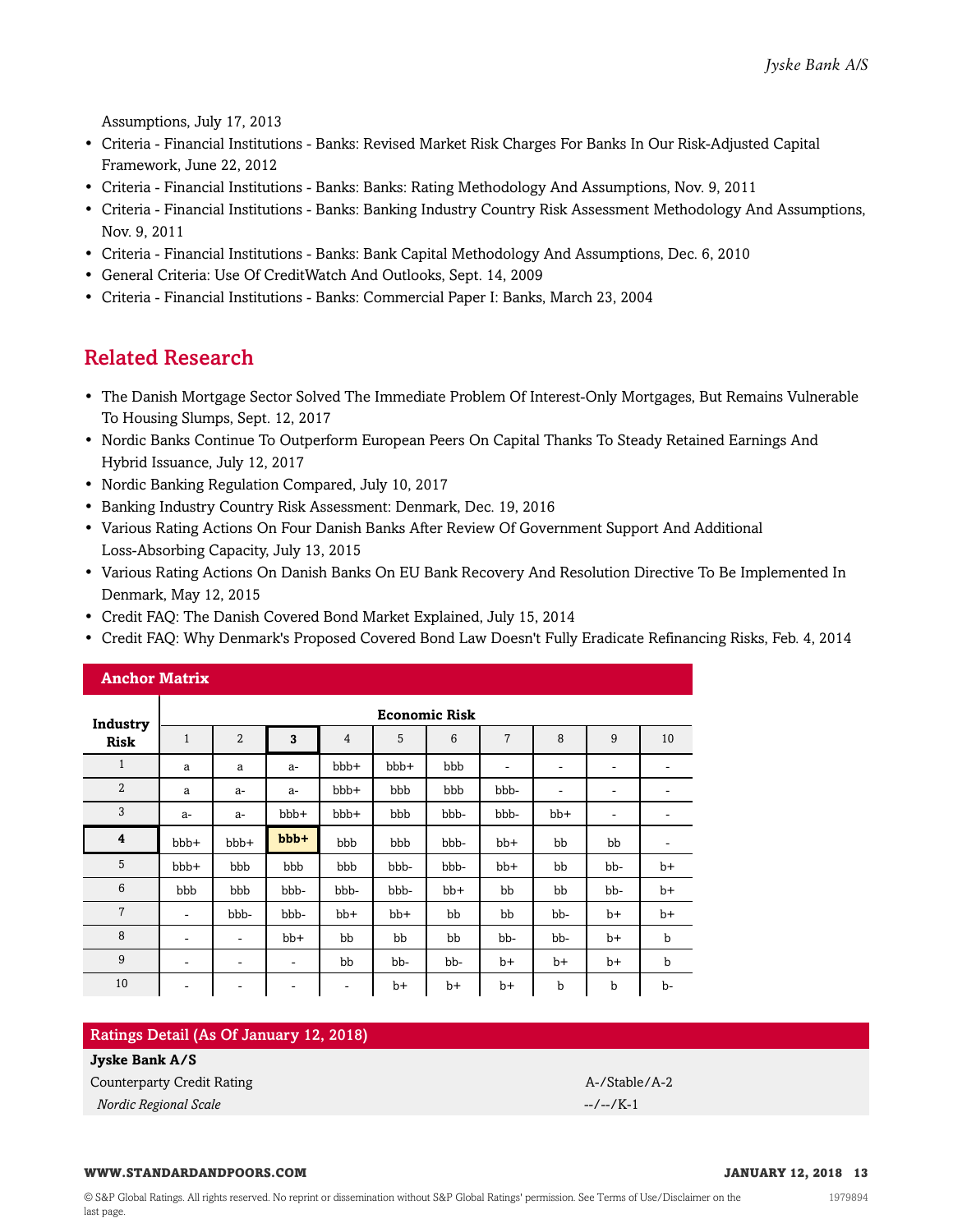| Ratings Detail (As Of January 12, 2018) (cont.) |                       |                   |  |  |  |  |  |
|-------------------------------------------------|-----------------------|-------------------|--|--|--|--|--|
| Commercial Paper                                |                       |                   |  |  |  |  |  |
| Foreign Currency                                |                       | $A-2$             |  |  |  |  |  |
| Junior Subordinated                             |                       | $BB+$             |  |  |  |  |  |
| Senior Unsecured                                |                       | $A-$              |  |  |  |  |  |
| Short-Term Debt                                 |                       | $A-2$             |  |  |  |  |  |
| Subordinated                                    |                       | <b>BBB</b>        |  |  |  |  |  |
| <b>Counterparty Credit Ratings History</b>      |                       |                   |  |  |  |  |  |
| 01-Dec-2011                                     |                       | A-/Stable/A-2     |  |  |  |  |  |
| 20-Feb-2009                                     |                       | A/Negative/A-1    |  |  |  |  |  |
| 30-Sep-2008                                     |                       | A+/Negative/A-1   |  |  |  |  |  |
| 10-Feb-2012                                     | Nordic Regional Scale | $-/-/K-1$         |  |  |  |  |  |
| <b>Sovereign Rating</b>                         |                       |                   |  |  |  |  |  |
| Denmark (Kingdom of)                            |                       | $AAA/Stable/A-1+$ |  |  |  |  |  |
| <b>Related Entities</b>                         |                       |                   |  |  |  |  |  |
| <b>BRFkredit A/S</b>                            |                       |                   |  |  |  |  |  |
| <b>Issuer Credit Rating</b>                     |                       | A-/Stable/A-2     |  |  |  |  |  |
| Senior Secured                                  |                       | AAA/Stable        |  |  |  |  |  |
| Senior Unsecured                                |                       | $A-$              |  |  |  |  |  |
| Short-Term Secured Debt                         |                       | $A-1+$            |  |  |  |  |  |

\*Unless otherwise noted, all ratings in this report are global scale ratings. S&P Global Ratings' credit ratings on the global scale are comparable across countries. S&P Global Ratings' credit ratings on a national scale are relative to obligors or obligations within that specific country. Issue and debt ratings could include debt guaranteed by another entity, and rated debt that an entity guarantees.

#### **Additional Contact:**

Financial Institutions Ratings Europe; FIG\_Europe@spglobal.com